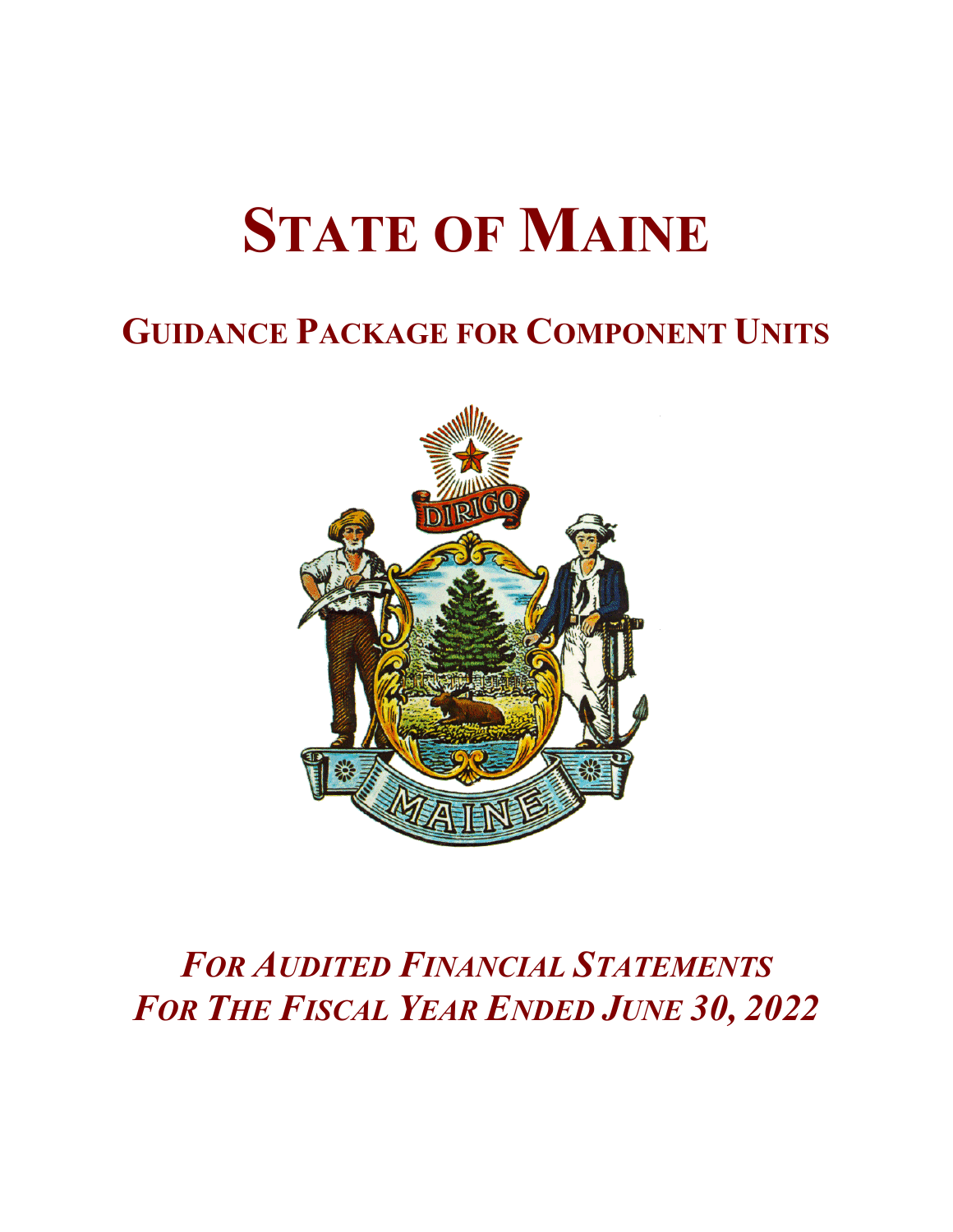Page

### **TABLE OF CONTENTS**

| <b>REPORTING REQUIREMENTS</b>                      |  |
|----------------------------------------------------|--|
| <b>NOTES TO THE FINANCIAL STATEMENTS</b>           |  |
| <b>Restatement of Fund Balances/Net Position</b>   |  |
| <b>Amounts Receivable</b>                          |  |
| <b>Capital Assets</b>                              |  |
| <b>Bonds and Notes Outstanding</b>                 |  |
| <b>Maturities of General Long Term Obligations</b> |  |
| <b>Lease Schedules</b>                             |  |
| <b>Interagency Transactions</b>                    |  |
| <b>Moral Obligation Debt</b>                       |  |
| <b>HOW TO REPORT</b>                               |  |
| <b>RELEVANT ISSUES AND UPCOMING DEADLINES</b>      |  |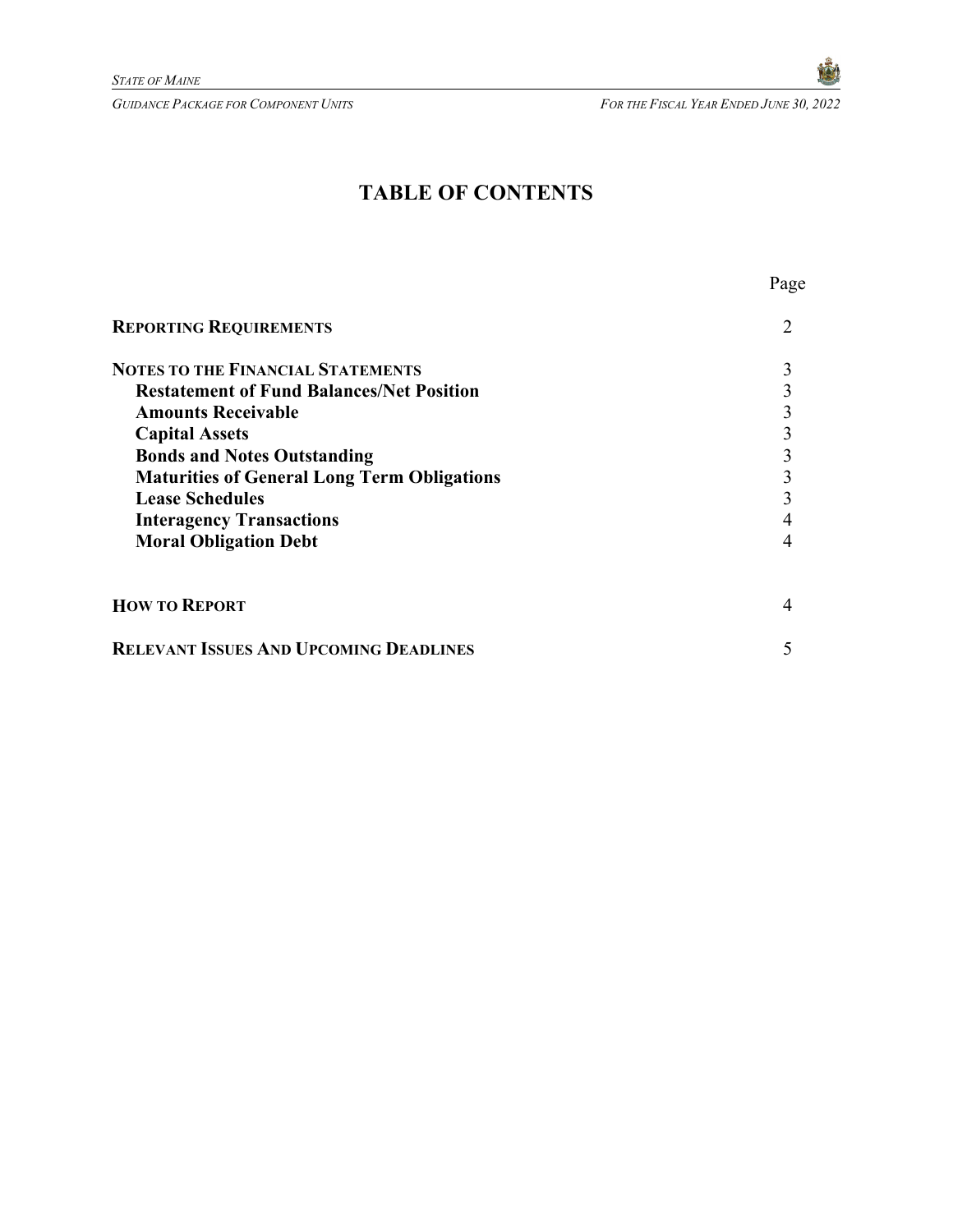#### **REPORTING REQUIREMENTS**

The Office of the State Controller will prepare an Annual Comprehensive Financial Report (ACFR) for fiscal year 2022 in accordance with 5 M.R.S.A. § 1547. This report will include the following entities as component units based on the Governmental Accounting Standards Board Statement #14, as amended by Governmental Accounting Standards Board Statement #61:

| Child Development Services System         |
|-------------------------------------------|
| ConnectME Authority                       |
| <b>Efficiency Maine Trust</b>             |
| Finance Authority of Maine                |
| Loring Development Authority              |
| Maine Community College System            |
| Maine Educational Center for the          |
| Deaf and Hard of Hearing                  |
| Midcoast Regional Redevelopment Authority |
| Maine Governmental Facilities Authority   |
| Maine Health and Higher Educational       |
| <b>Facilities Authority</b>               |

Maine Maritime Academy Maine Municipal Bond Bank Maine Port Authority Maine School of Science & Mathematics Maine State Housing Authority Maine Public Employees Retirement System Maine Technology Institute Maine Turnpike Authority Northern New England Passenger Rail Authority Small Enterprise Growth Fund University of Maine System

We are requesting that you send your GASB 34 compliant audited financial statements and notes to us by **October 15, 2022**, in accordance with 5 M.R.S.A. § 1547. In the event that the audited financial report has not been formally presented to the entity's Board of Directors, we will accept draft financial statements and notes as an interim measure to facilitate incorporating that information into our ACFR. Final audited financial statements should be submitted electronically **no later than November 1, 2022**. Additionally, we would appreciate those component units with a calendar year end sending the audited financial statements to us as soon as they are available.

#### **Draft Financial Statements Transmittal Letter**

Because some Component Units' financial reports will not have been approved by their Board of Trustees by the October  $15<sup>th</sup>$  deadline, we request that you submit a copy of the draft financials to us. The draft must be represented to the Office of the State Controller as ready for acceptance by the Board of Trustees. To facilitate this, we are requesting that you sign a Draft Financial Statements Transmittal Letter. A copy of this letter is attached.

#### **GASB 34 Statement of Activities**

The State must present a Statement of Activities for component units, in accordance with GASB 34. We therefore require your audited financial statements to include revenue and expense information in this format. This is necessary even if your financial statements are in compliance with GASB 34 without it. It can be presented as part of the financial statements, or as a supplemental schedule, but **must** be included by your auditors as part of their opinion.

GASB 34 requires segregation of revenue into the following categories: *Charges for Services, Operating Grants/Contributions, Capital Grants/Contributions,* and *General Revenues.* General revenues should be further classified as *Unrestricted interest and investment earnings, Non-program specific grants, contributions and appropriations, Gain/loss on assets held for sale, Extraordinary items,* or *Miscellaneous income.* Please see the attached Excel file for our suggested presentation.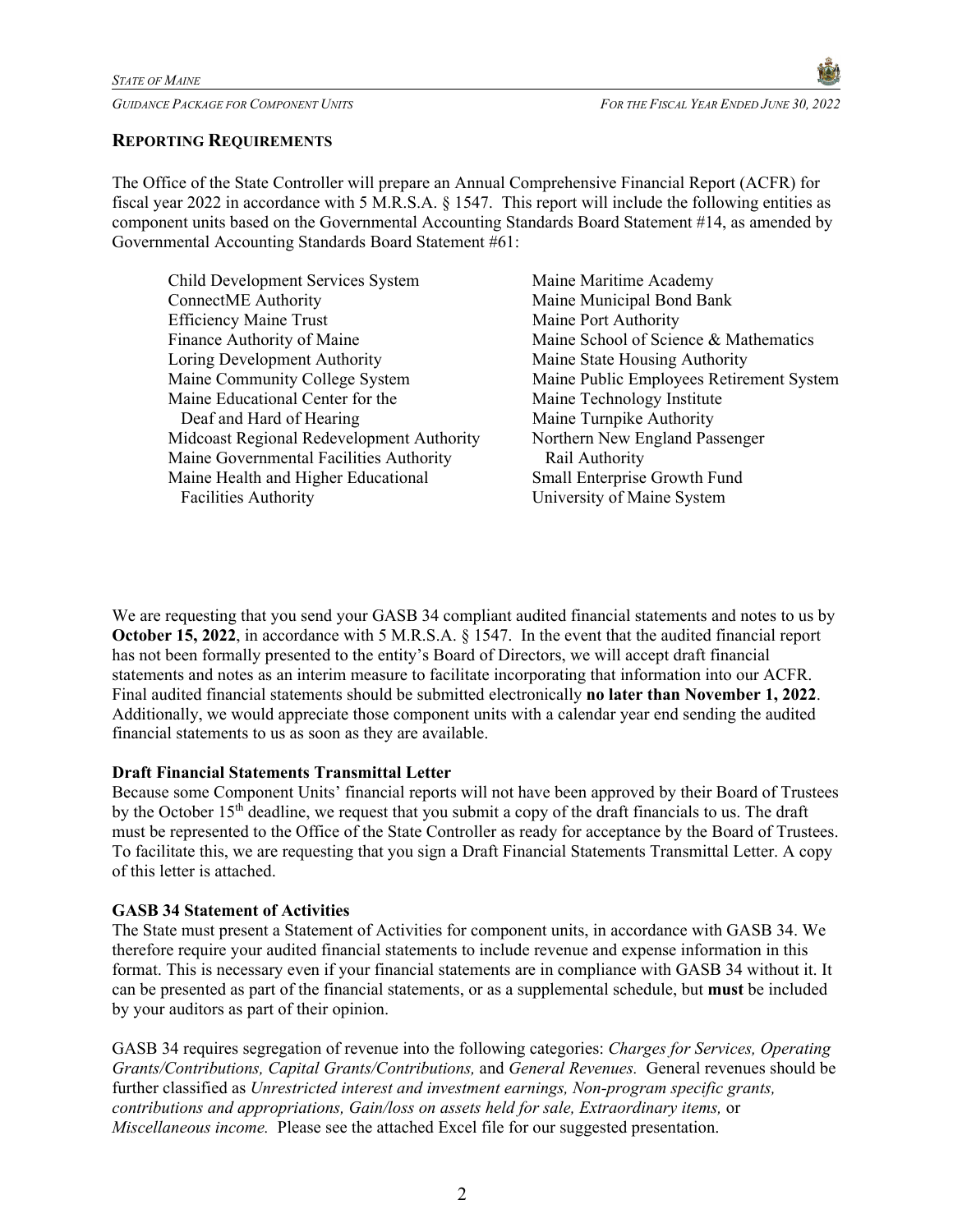*GUIDANCE PACKAGE FOR COMPONENT UNITS FOR THE FISCAL YEAR ENDED JUNE 30, 2022*

#### **NOTES TO THE FINANCIAL STATEMENTS**

#### *To simplify reporting, we are including an Excel file containing forms to be completed for the disclosure information. Please use these standardized forms to submit the information requested.*

The State must include supporting schedules as part of the component unit presentation. Consequently, we are requesting additional detail for the footnote disclosures. We may also require assistance to reconcile activity between the State and the component unit. Timely submission of these schedules is critical since a series of material adjustments to the State's financial statements and note disclosures will be necessary. Please include the following schedules along with your audited financial statements and note disclosures.

#### **Restatement of Fund Balances/Net Position**

If the total amount of the opening net position or net fund balance changes, please include a detailed schedule reconciling totals reported last year to opening balances reported this year.

#### **Amounts Receivable**

If the Statement of Net Position presents amounts receivable net of allowances for uncollectible, please provide a detailed schedule that disaggregates each balance. The schedule should report the gross receivables balances and the gross allowances for uncollectible accounts, separately for each of the following categories: *Due From Other Governments*, *Due From Primary Government*, *Loans, Notes, Other* and any other categories you use to report material receivable balances.

#### **Capital Assets**

If the Statement of Net Position presents capital assets net of accumulated depreciation, please provide a detailed schedule that disaggregates each balance. The schedule should report the gross capital asset balances and the gross accumulated depreciation, separately for each of the following categories: *Land*, *Buildings, Equipment, Improvements other than Buildings, Construction in Progress, Infrastructure* and any other categories you use to report material capital asset balances. Additionally, the schedule should report beginning of the year balances, additions, retirements and end of the year balances for each category.

#### **Bonds and Notes Outstanding and Other Financing Activities like Direct Borrowings**

Please provide a schedule of bonds, notes and other financing activities outstanding net of unamortized discount or premium. Include detail of interest rates, amounts, and maturity dates as well as beginning of the year balances, additions, reductions, end of the year balances, and amounts due within one year.

#### **Maturities of General Long-Term Obligations**

Please provide a schedule of principal and interest requirements to maturity, presented separately for each of the next five years and in five year increments thereafter. If obligations include variable rates, please include the conditions under which interest rates change.

#### **Lease Schedules**

If you have not presented lease schedules in your notes, please furnish them to us. The schedule must list the present value of future minimum lease payments for leases for each of the next five years and in five year increments thereafter. The amounts in the statements and schedule must comply with GASB 87.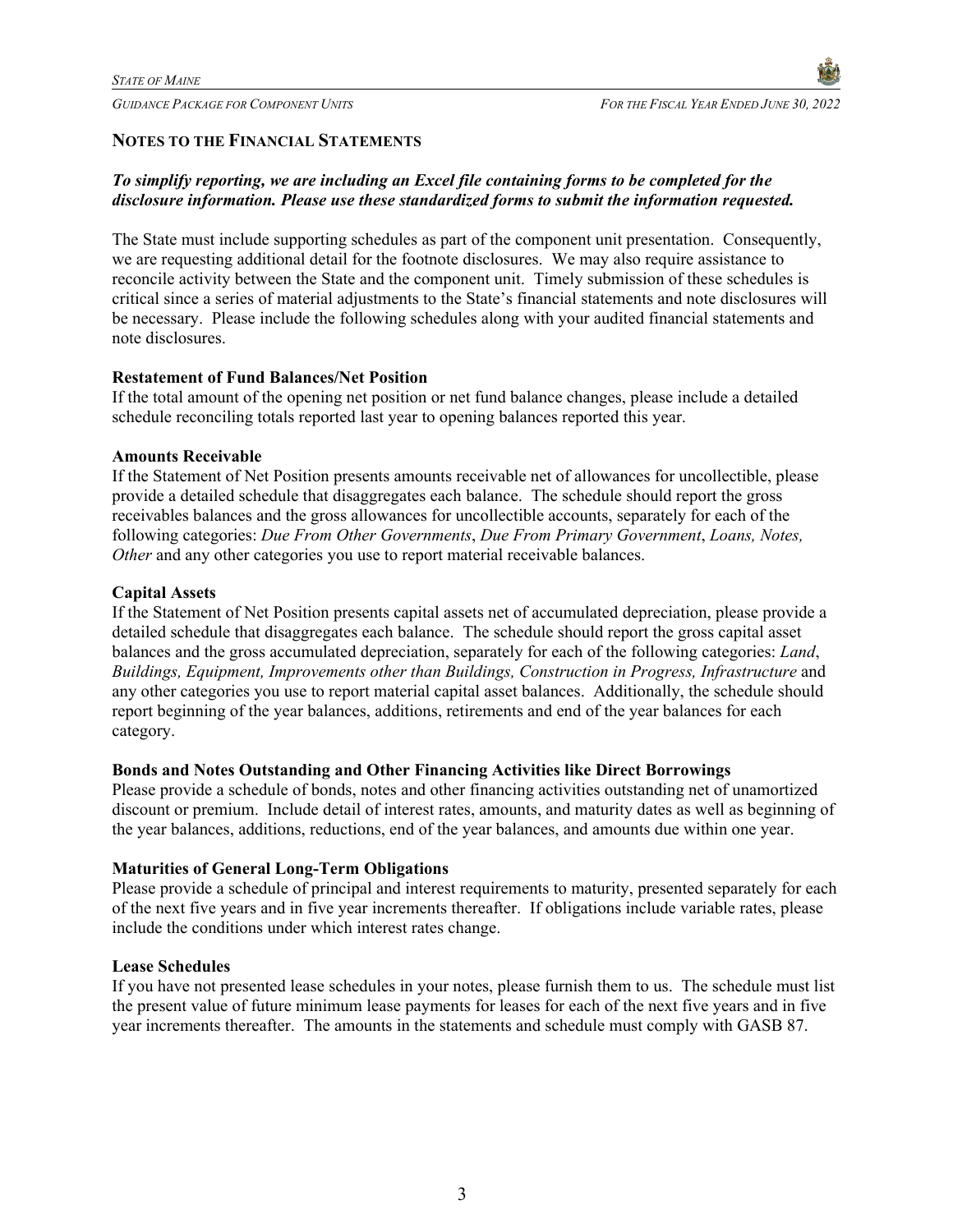

#### **Interagency Transactions**

The financial relationship between the reporting entity (the State) and the component units is the primary focus of GASB Statement 14, as amended by GASB Statement #39 and #61. The total dollar amount and volume of interagency transactions has made this one of the most difficult areas for us to report accurately and completely. The State must reconcile the amount reported as *Due to/from Component Units* with the amount you report as *Due to/from Primary Government*. Please provide a detailed list for any amounts due to/from Primary Government, including State appropriation number OR agency, program, and grant number.

If you combine amounts due to/from the Federal Government or State with any other receivable amounts on your financial statements, please provide a schedule that disaggregates these amounts.

Please also provide a detailed schedule of payments received from the State and the associated State appropriation number if the intended purpose of such payments if not evident from the face of the financial statements or in the note disclosures.

#### **Moral Obligation Debt**

Entities with capital reserve provisions should provide a schedule showing the amount of bonds outstanding, the required debt reserve, and the moral obligation debt limit as of the end of the fiscal year.

#### **HOW TO REPORT**

Please e-mail a copy of your audited financial statements and all required supporting schedules in Excel by **October 15, 2022** to: april.d.newman@maine.gov: with a copy to: melissa.perkins@maine.gov. Submissions e-mailed do not need to provide subsequent hard copies.

If financial statements and supporting schedules cannot be provided by e-mail, please send one set to each of the following individuals:

April Newman, CPA B. Melissa Perkins, CPA Financial Management Coordinator Office of the State Controller 14 State House Station 66 State House Station Augusta, Maine 04333-0014 Augusta, Maine 04333-0066

Acting State Auditor State Department of Audit

We would appreciate electronic submission if possible. Please identify primary contacts for follow-up questions from the Office of the State Controller and the Department of Audit, including: name, e-mail address, telephone and fax numbers.

April Newman, the Office's liaison with your agency, will be available to help you interpret the closing package instructions and to assist you in developing methodologies for compiling information in order to meet the October 15 deadline.